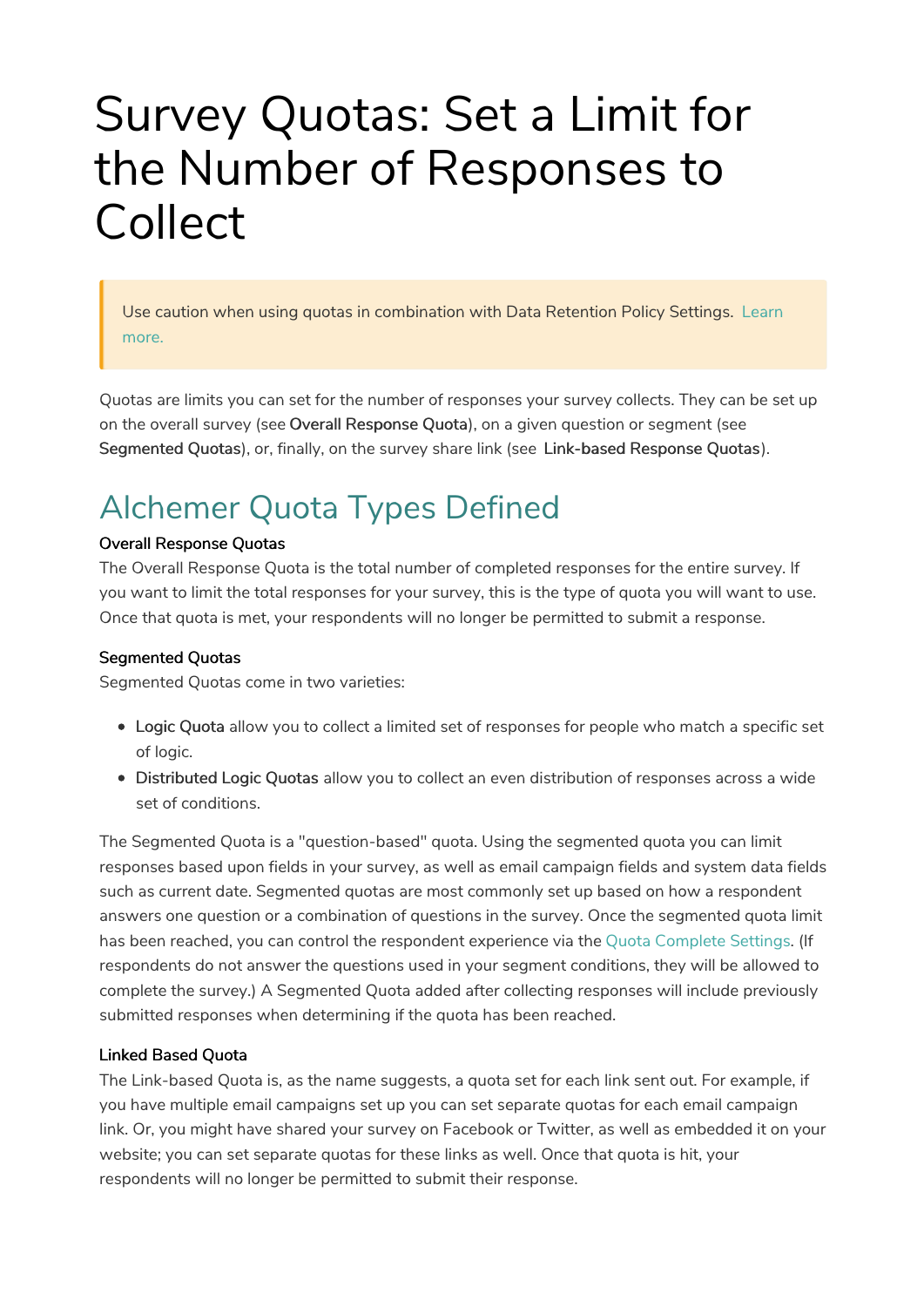# How Quotas Work

In high-traffic surveys, quotas are controlled by holding slots for all active responses. A response is considered "active," with respect to quotas, if the respondent has clicked either Next or Back on a survey page in the past 20 minutes.

If you anticipate a large volume of responses all at once while using overall quotas, please contact us via phone or email, so we can discuss the best options to ensure you don't go over-quota (especially if you are paying a panel company for responses or giving away an incentive).

### Segmented Quotas: How do they work?

If you have multiple segmented quotas in a survey, and one of the quotas disqualifies the response, the other segmented quotas will not increment.

### What Responses Count Towards Quotas (Overall and Segmented)?

- Complete responses All complete responses will be counted towards quotas (including complete Test responses).
- Quarantined responses If you have used the data cleaning tool to quarantine responses these will count towards your quota. If you wish to free up slots after quarantining responses, you can simply add the number of quarantined responses to your quota!

While, partial responses do not count towards a quota they do count towards the number of inprogress survey respondents.

It is also important to note that for overall quotas and link quotas, deleting a response will free up a slot in your quota.

### Understanding the Too-Many-In-Progress Message

If you have an overall quota set, your respondents may receive a message informing them that there are too many survey takers in progress.

### When does the too-many-in-progress message display?

If 1) the number of "active" survey respondents  $plus 2$ ) the number of complete responses is equal to the quota; any new respondents attempting to access your survey will see the Too-Many-In-Progress Message. This applies to overall, segmented, and link-based quotas.

#### What is an "active" survey respondent?

A respondent is considered "active," with respect to quotas, if they have clicked either Next or Back on a survey page in the past 20 minutes.

#### **Managing Your Respondents' Expectations When Using Quotas**

Because quotas slots expire after 20 minutes of inactivity, this can result in a respondent being unable to finish their response. From a respondent's perspective this is often perceived as getting "kicked out" of the survey. Below are some suggestions for managing respondents' expectations when using survey quotas.

• Keep your survey pages short to ensure that response stays active.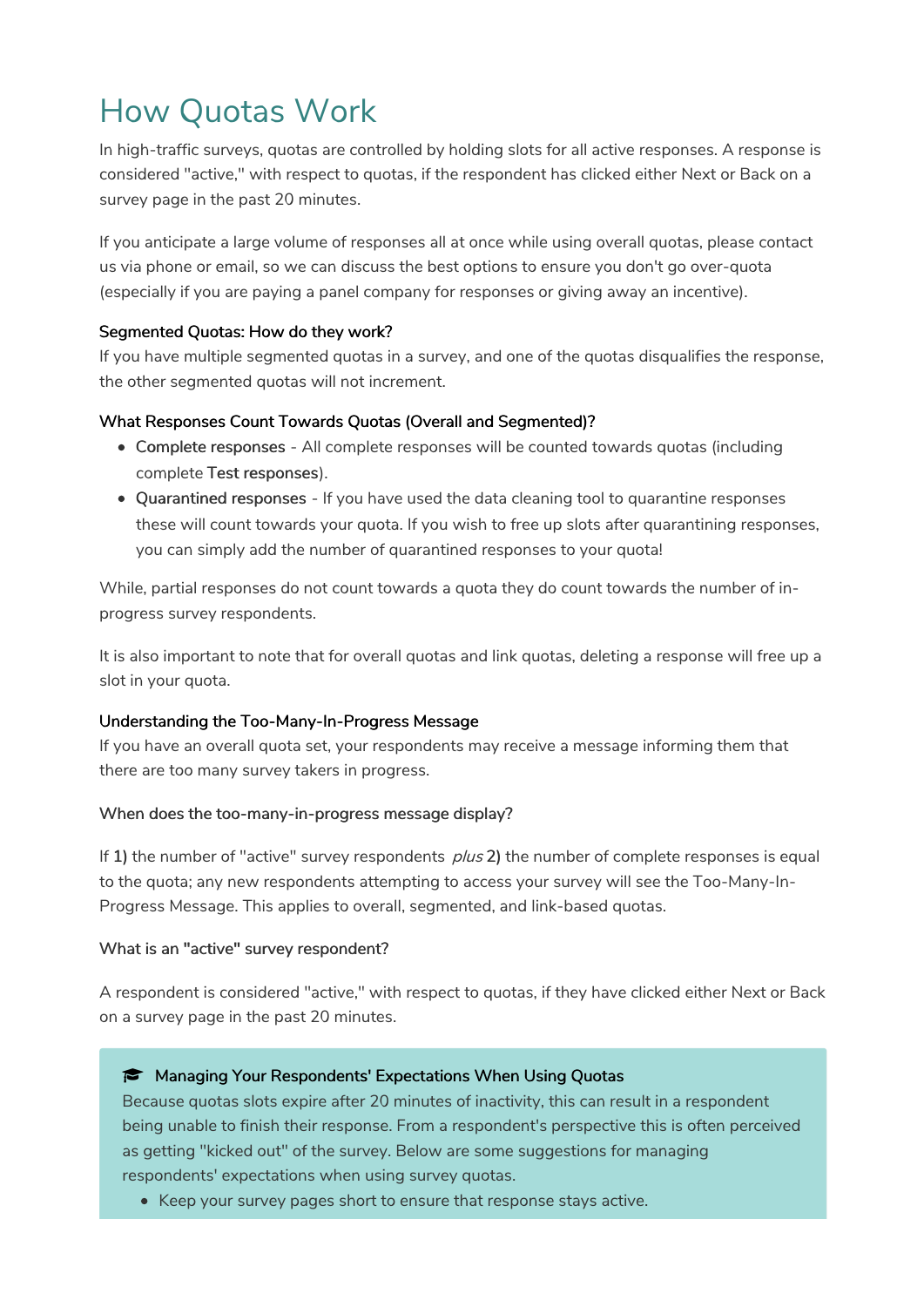- Use the page timer in order to be completely transparent that the respondent has 20 minutes to complete each page.
- We discourage using Save & Continue with Quotas as respondents' quota slot will not be saved.

### Set Up an Overall Response Quota

- 1. Go to Tools > Quotas.
- 2. Click Create Quota > Overall Quota. Customize the following options:
	- a. Limit This is the total response limit for your survey (Overall Response Quota).
	- b. Quota Complete > When a Quota has Been Met Here, you can determine what action(s) will be taken when the specified quota limit is met. Choose from the following three options:
		- i. Stop collection of responses & show message no more responses will be collected and 'disqualify message' will be shown to any respondents attempting to take the survey.
			- **Disqualify Message** Customize the message that respondents see once the quota limit has been reached.
			- **Too Many In-Progress Message Customize the message that respondents see if** there are too many respondents in progress. Learn more about this scenario.

| When a Quota has Been Met                                                                                                 |  |  |
|---------------------------------------------------------------------------------------------------------------------------|--|--|
| Stop collection of responses & show a message                                                                             |  |  |
| <b>Disqualify Message</b>                                                                                                 |  |  |
| Sorry, the maximum number of responses has been met. Thanks for your time!                                                |  |  |
|                                                                                                                           |  |  |
|                                                                                                                           |  |  |
|                                                                                                                           |  |  |
| As you get close to the quota, we prevent people from beginning new responses so you don't go over. In that case, display |  |  |
| the following                                                                                                             |  |  |
| There are currently too many responses in progress, please try again in a few minutes.                                    |  |  |
|                                                                                                                           |  |  |
|                                                                                                                           |  |  |
|                                                                                                                           |  |  |

- ii. Stop collection of responses & redirect to a URL no more responses will be collected and respondents attempting to take the survey will be redirected to specified URL.
- iii. Continue collecting responses continue to collect responses in excess of the specified limit. NOTE: The Quota Notification options are not compatible with this option.
- c. Quota Complete > Quota Notification choose to receive notification in the form of email and/or webhook once the quota limit has been reached.
	- i. Send notification email Send a notification to a user on your Alchemer account (Limit 5 email addresses).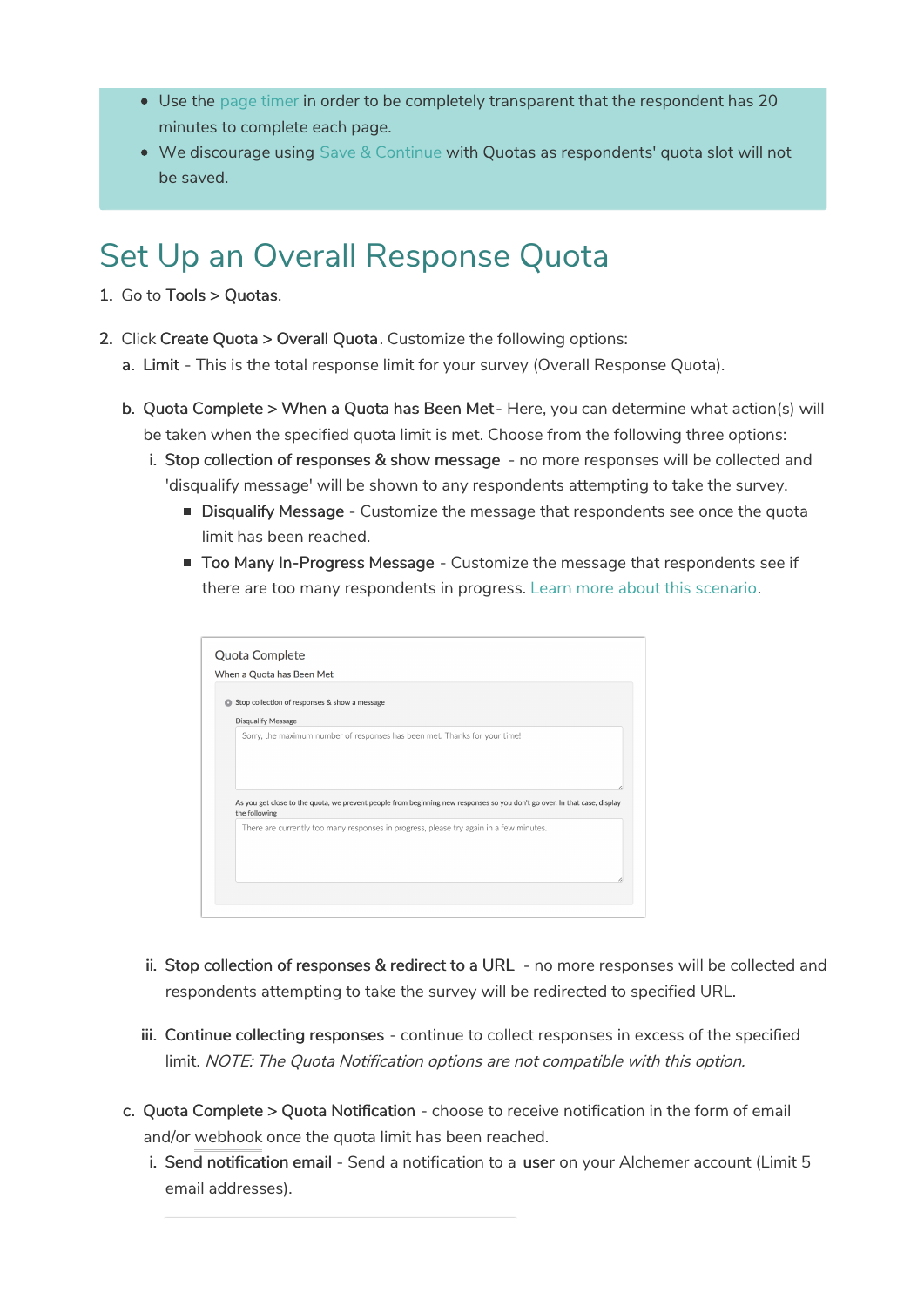|              | <b>Quota Notification</b>                         |
|--------------|---------------------------------------------------|
| $\mathbb{Z}$ | Send notification email                           |
|              | Send quota complete notification to               |
|              | hr@yourcompany.com x<br>manager@yourcompany.com x |
|              |                                                   |

Once the specified limit for your overall quota has been met, a notification email will be sent to the email addresses specified in the Send quota complete notification to field with a subject line of You've reached your quota limit and the following content:

| Hi,<br>The quota limit for survey #1147609: "Customer Survey - Q1" has been reached. |                                               |  |
|--------------------------------------------------------------------------------------|-----------------------------------------------|--|
| You can view your responses by clicking here or logging into                         | and going to Results -> Individual Responses. |  |
| Regards,                                                                             |                                               |  |
| <b>Notification Email Example</b>                                                    |                                               |  |

- ii. Webhook Once the specified limit for your overall quota has been met, you can trigger a webhook notification (asynchronous).
	- Check the Webhook checkbox to configure your webhook.
	- Enter a Name for your webhook.
	- Choose the Method POST or GET
	- Specify the URL for your endpoint.
	- Enter the Content as a Key-Value pair i.e. quota=full (multiple pairs can be included and should be joined with an & i.e. quotaname=overall&status=full

| Name                 |                     |
|----------------------|---------------------|
| Webhook Notification |                     |
| Method               |                     |
| <b>O</b> POST        |                     |
| ○ GET                |                     |
| <b>URL</b>           |                     |
| ÷<br>http://         | www.somewebsite.com |
| Content              |                     |

3. Once you have finished setting up your Overall Quota, Save Quota.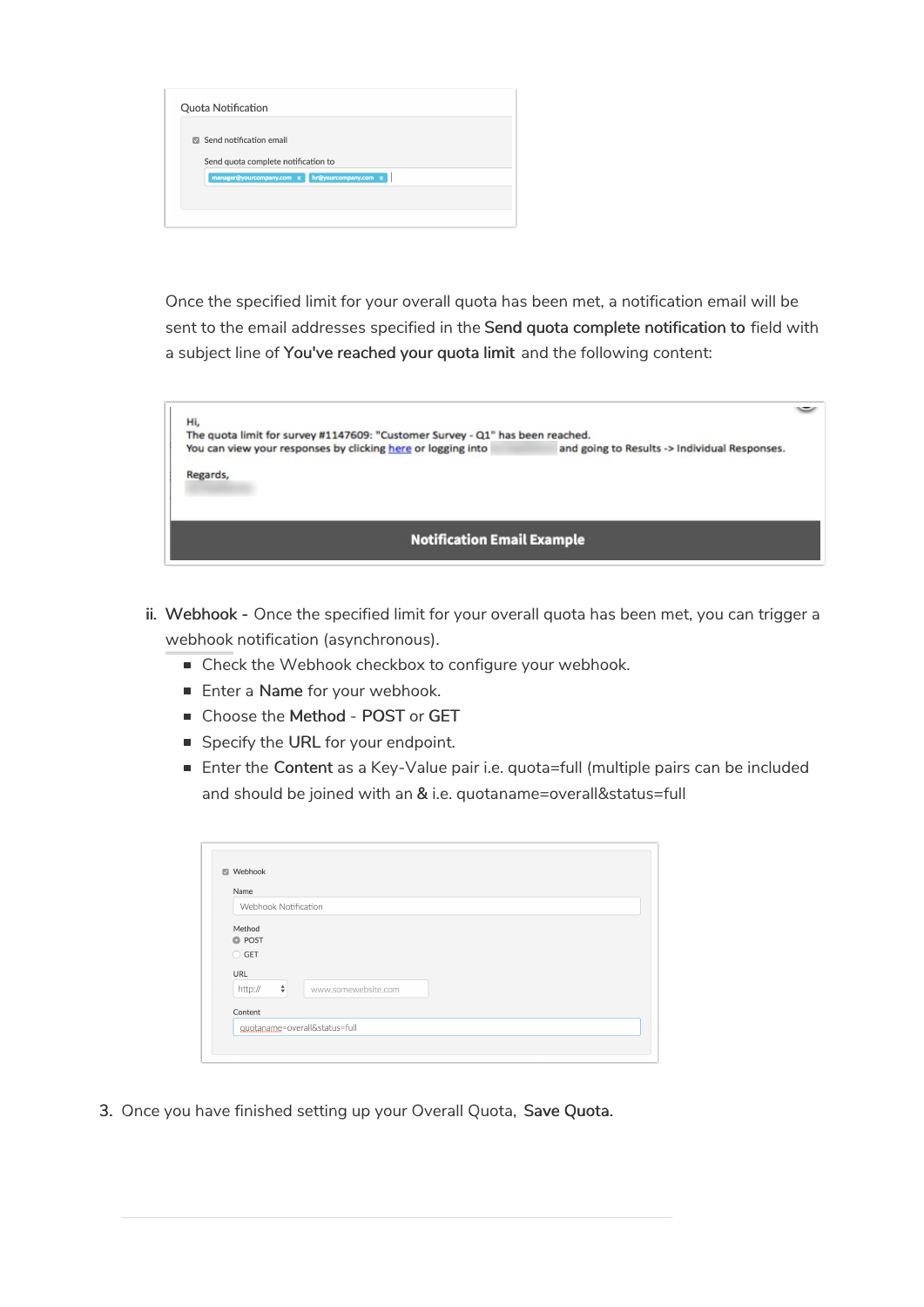| Add Overall Quota                                  |
|----------------------------------------------------|
| Quotas                                             |
| Limit                                              |
| 100                                                |
| Leave blank if you are only using segmented quotas |
| Quota Complete                                     |
| When a Quota has Been Met                          |
| ○ Stop collection of responses & show a message    |
| ○ Stop collection of responses & redirect to a URL |
| ● Continue collecting responses                    |
| Quota Notification                                 |
| Send notification email                            |
| Send quota complete notification to                |
|                                                    |
|                                                    |
| □ Webhook                                          |
| Save Quota<br>Cancel                               |

### Set Up a Segmented Quota

Using and/or logic in conjunction with quotas may not work as expected. When building Segmented Quotas using logic, Alchemer recommends using Groups in Logic Rules, as opposed to and/or conditional logic. Follow the linked documentation above for more information on building out multiple conditions.

- 1. Go to Tools > Quotas.
- 2. Click Create Quota and select the type of Segmented Quota that you want to configure:
	- Logic Quota Collect a limited set of responses for people who match a specific set of logic.
	- o Distributed Logic Quota Collect an even distribution of responses across a wide set of conditions.
	- o Not sure which type of Segmented Quota you should use? Explore the differences between Logic Quotas and Distributed Logic Quotas.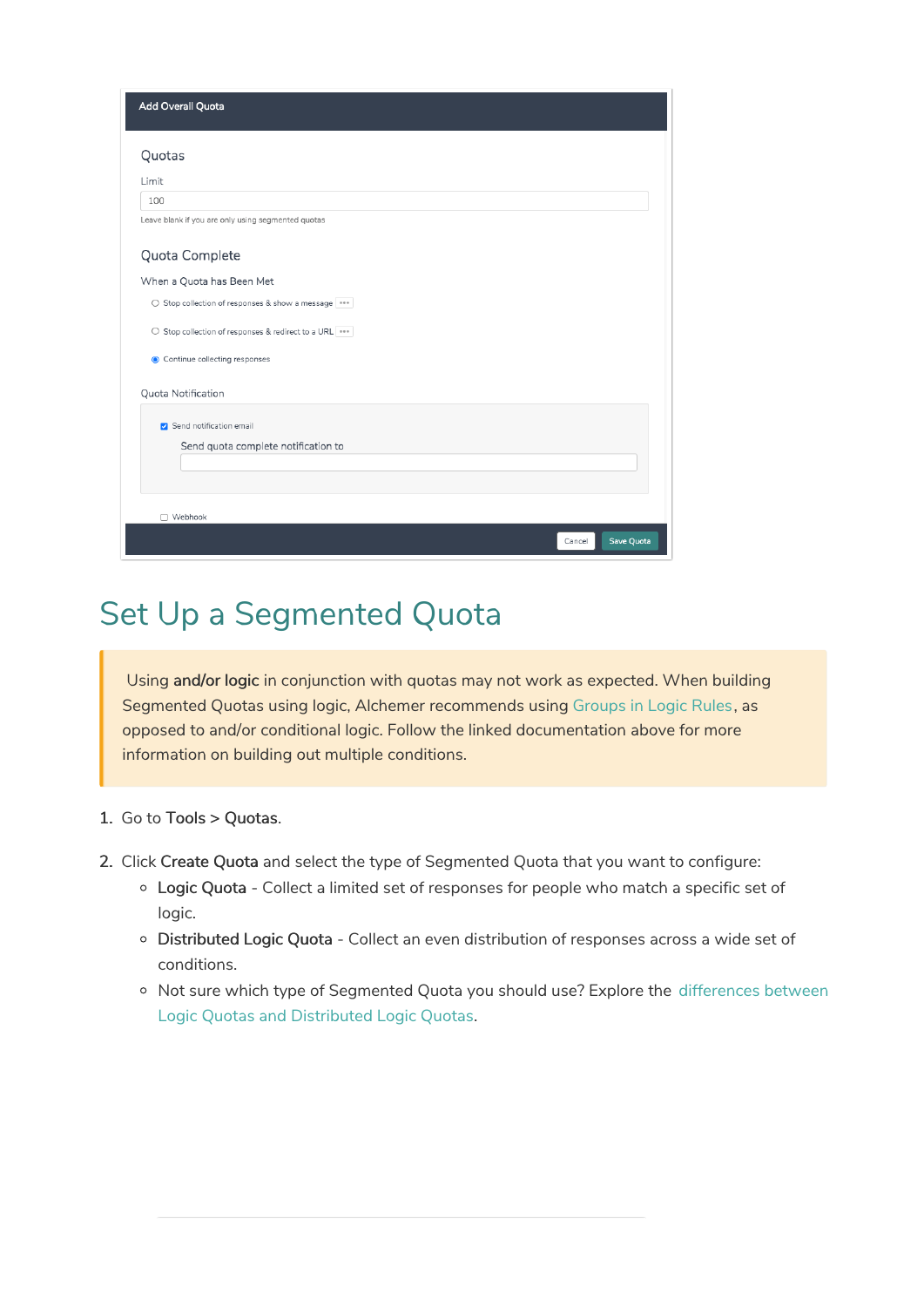

- 3. Customize the Name, Limit, and Description fields. The Limit will determine number of responses collected by this segment.
- 4. The Logic section is where you configure the logic condition(s) by which you would like to limit responses. You can set conditions based on questions asked within the survey, email campaign fields, system fields, such as current date, etc. This example uses a Logic Quota to limit the responses collected for those respondents who identified as female to 50 responses.

| Add Logic Quota                                                                                           |                                                                                       |
|-----------------------------------------------------------------------------------------------------------|---------------------------------------------------------------------------------------|
| <b>SETUP</b><br><b>COMPLETE ACTIONS</b>                                                                   | ♥ Need Help?                                                                          |
| Setup                                                                                                     |                                                                                       |
| Name                                                                                                      | Limit                                                                                 |
|                                                                                                           | 100                                                                                   |
| <b>Edit Description</b><br>Logic<br>Remove All Logic                                                      |                                                                                       |
| Q 1. Is this your first year participating in $\vert \mathbf{v} \vert$<br>is one of the foll $\mathbf{v}$ | Yes, this is my first year participating<br>$\Box$ No, I have previously participated |
| + Add Condition                                                                                           | + Add Group                                                                           |
|                                                                                                           |                                                                                       |
|                                                                                                           |                                                                                       |
|                                                                                                           |                                                                                       |

- 5. Next, customize your Quota Complete options.
- 6. When finished, make sure to Save Quota (bottom right).

The use of the is not answered as well as the is not one of the following answers logic operators in segmented quotas does not function in conjunction with each other/ We recommend using the positive logic parameters available when building out Segmented Quotas.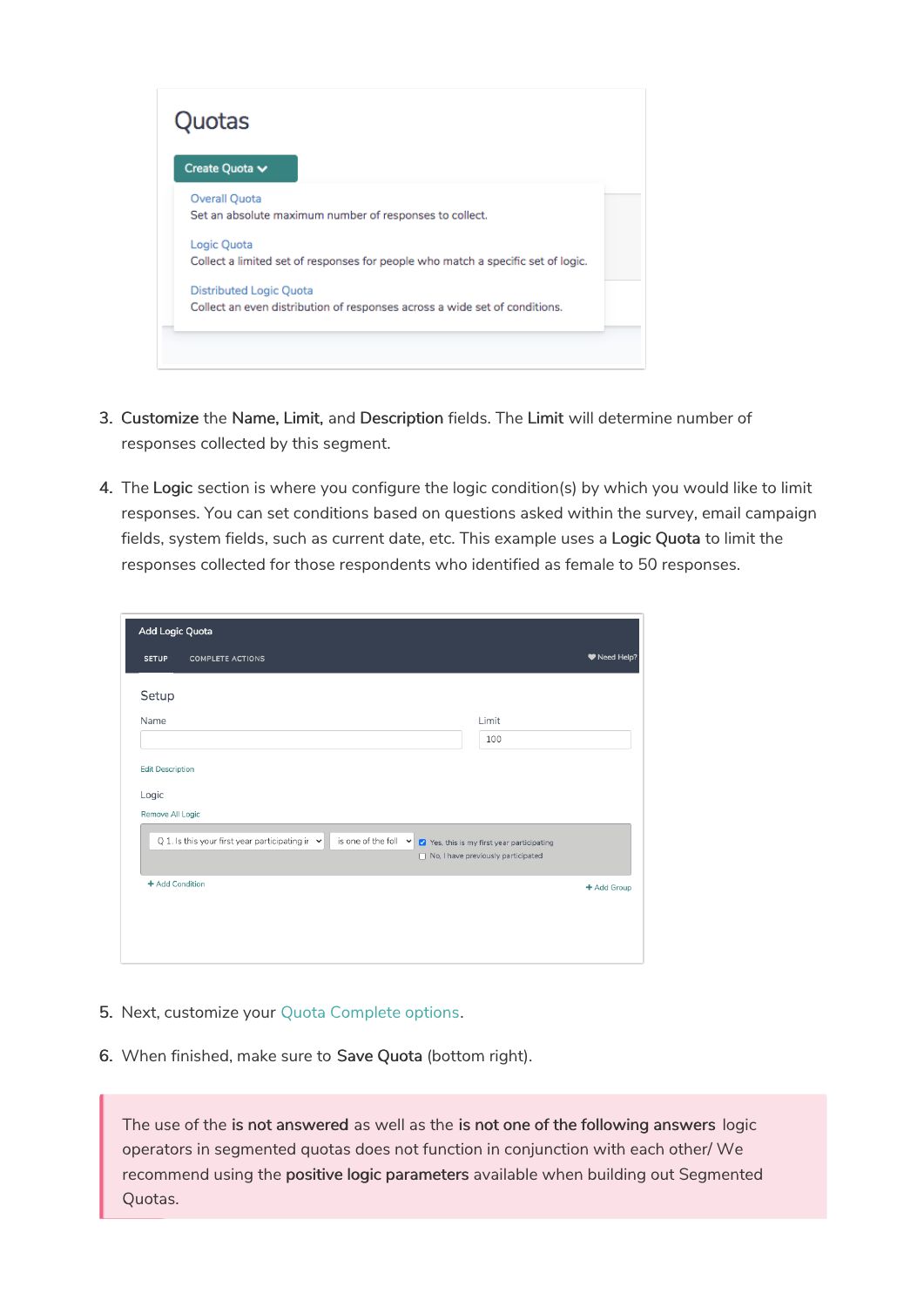### Editing Quotas

You can edit all quota types. It can take up to 3 minutes for the following edits to be reflected in your survey: Deleting or adding a quota, deleting or editing a response.

Please note: We highly discourage editing quotas in a live survey. If you must make a change to your quota, close your survey before doing so.

## Set Up Link-Based Quotas

- 1. Go to the Share tab.
- 2. Click Customize below your Primary Share Link or click on the name of a link from your list of links (on the bottom-half of the share page).
- 3. Click Advanced and set the Response Quota for this link.
- 4. Set your Closed Message that will display when the quota is met and Save.

| <b>SETTINGS</b><br><b>ADVANCED</b><br>Quota<br>0/0<br>50<br>Duplicate Cookie Protection<br>П<br>Link Open Date<br>Link Close Date<br>YYYY-MM-DD HH:MM:<br>YYYY-MM-DD HH:MM:<br>Format: YYYY-MM-DD HH:MM:SS (24-hour time) EST | <b>Editing Web Link</b> |  |            |
|-------------------------------------------------------------------------------------------------------------------------------------------------------------------------------------------------------------------------------|-------------------------|--|------------|
|                                                                                                                                                                                                                               |                         |  | Need Help? |
|                                                                                                                                                                                                                               |                         |  |            |
|                                                                                                                                                                                                                               |                         |  |            |
|                                                                                                                                                                                                                               |                         |  |            |
|                                                                                                                                                                                                                               |                         |  |            |
| <b>URL</b> Variables                                                                                                                                                                                                          |                         |  |            |
|                                                                                                                                                                                                                               |                         |  |            |

### Monitoring Your Quotas

Once your survey goes live, you will probably want to keep a close eye on your quotas. There are several places where you can track your quotas' progress.

Explore the Survey Quotas: Monitor Progress documentation to see what's available!

### Best Practice Tips: How to Avoid Going Over Quota

- We discourage editing quotas in a live survey. If you must make a change to your quota, close your survey before doing so.
- If you anticipate a large volume of responses all at once while using quotas, please